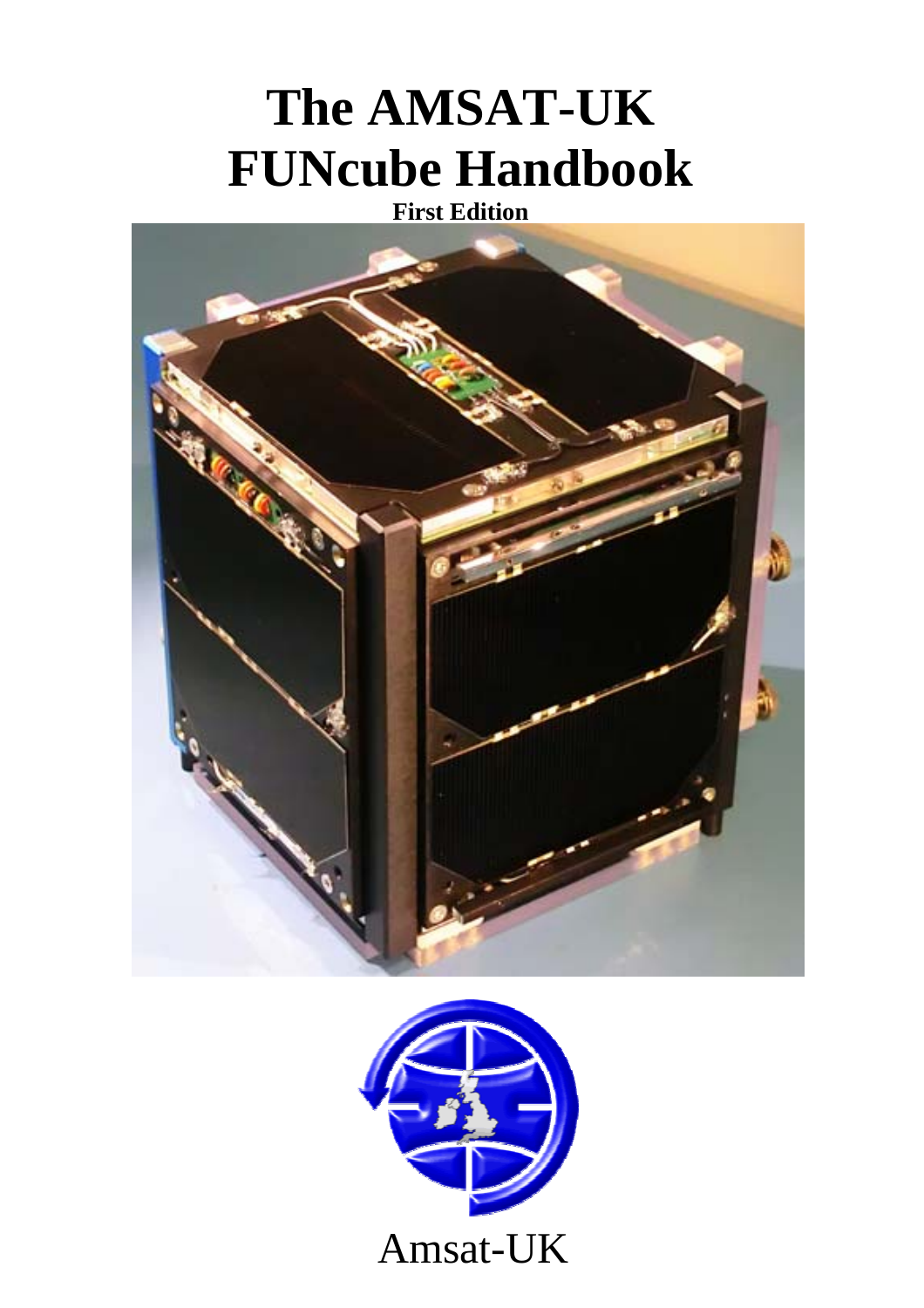# **The FUNcube Handbook**

Published by AMSAT-UK

November 2013



FUNcube Flight model (left) and Engineering model

The FUNcube project is being undertaken by a team of (less than 10) experienced volunteers drawn from radio amateur members of AMSAT-UK, AMSAT-NL and others and is part funded by the Radio Communications Foundation - a Registered Charity.

While this handbook refers mainly to FUNcube-1, readers should note that similar hardware and software was provided to the UKube-1 spacecraft (sponsored by the UK Space Agency) as a sub-system which will provide almost the same functionality.

Compiled edited & written by Richard W.L. Limebear G3RWL FBIS, from Innovative Solutions In Space B.V (ISIS, Netherlands) and AMSAT documentation French translation by Christophe Mercier (SWL), AMSAT-Francophone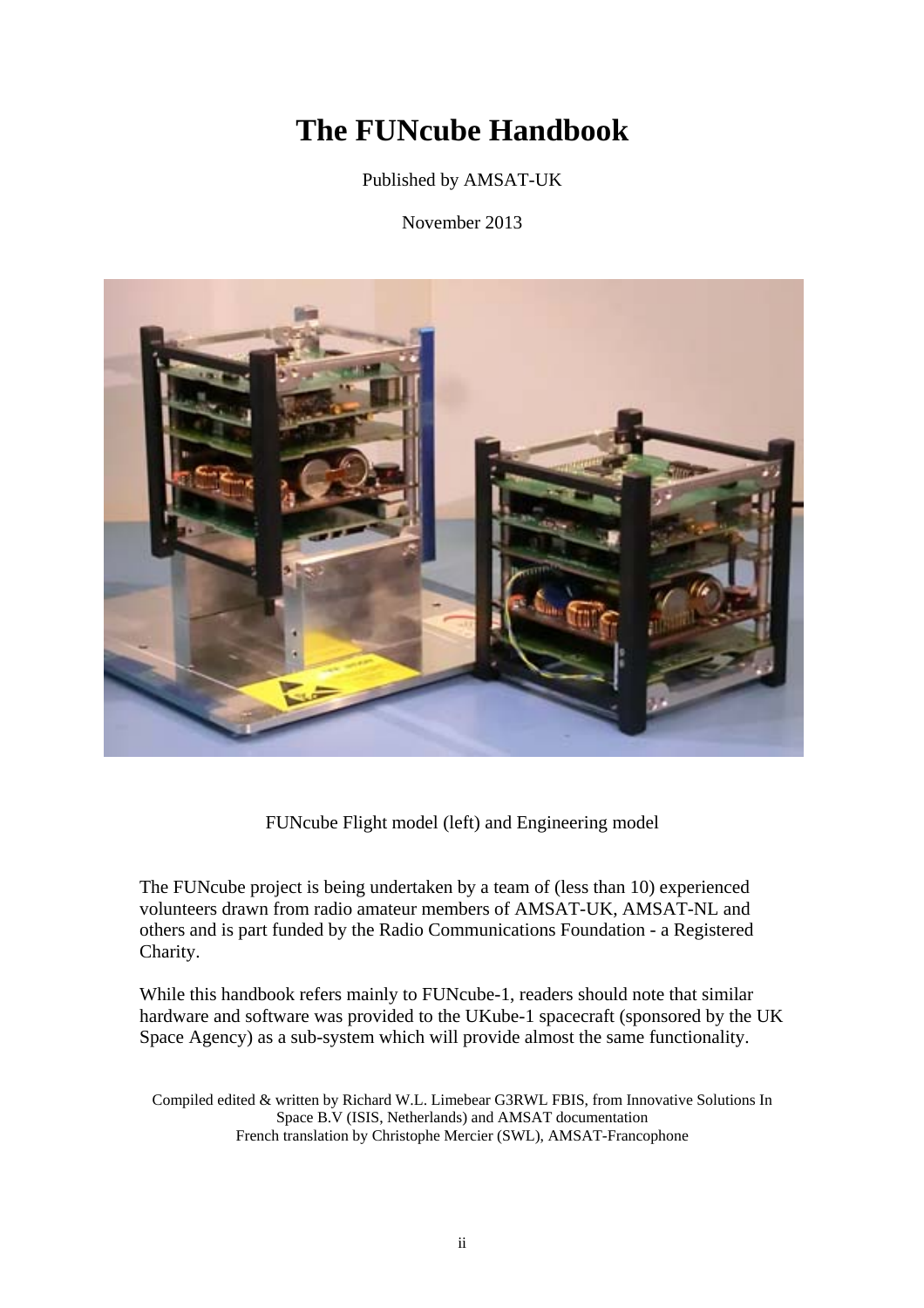

# **FUNcube**

UK Amateur Radio Educational Satellite

# **Contents**

| FUNcube                                  |    |
|------------------------------------------|----|
| What is a CubeSat                        |    |
| Project History and Overview             | 1  |
| <b>Spacecraft Systems</b>                | 3  |
| Modes of Operation                       | 7  |
| Launch & Early Operations                | 7  |
| <b>Payload Operations</b>                | 8  |
| Amateur Radio Transponder                | 8  |
| Telemetry                                | 8  |
| <b>Educational Outreach</b>              | 9  |
| Materials Science Experiment (MSE)       | 10 |
| Graphical User Interface - the Dashboard |    |
| <b>Fitter Messages</b>                   | 12 |
| The FUNcube Dongle                       | 12 |
| Data Formats                             | 12 |
| Real time telemetry                      | 13 |
| Whole orbit data                         | 13 |
| High resolution telemetry                | 13 |
| <b>Transmission schedule</b>             | 13 |
| UKube-1                                  | 14 |

Cover graphics: FUNcube-1 flight model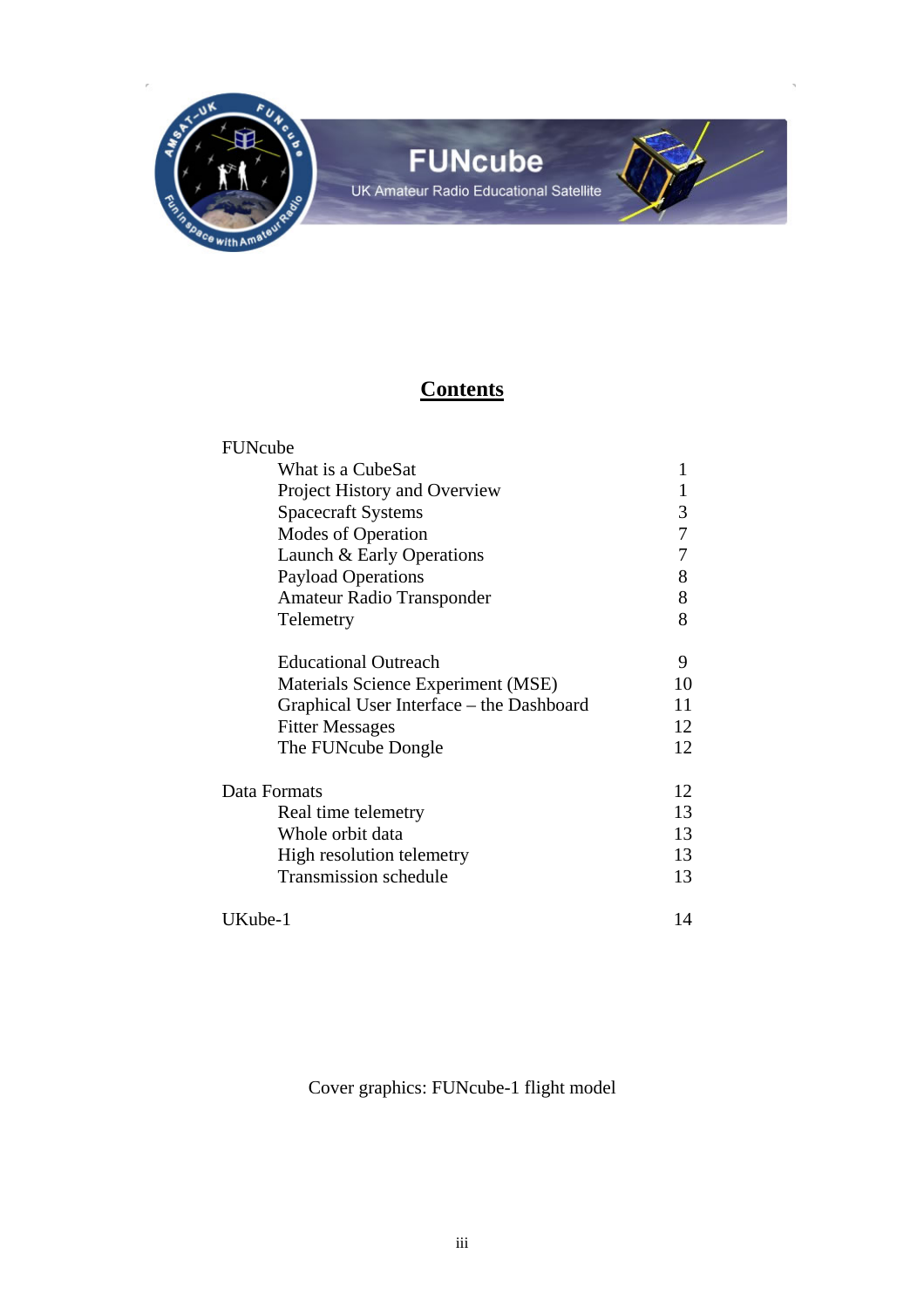# **What is a CubeSat**

(with acknowledgments to Wikipedia)

A CubeSat is a type of miniaturized satellite that usually has a volume of exactly one litre (10 cm cube), has a mass of no more than 1.33 kilograms, and typically uses commercial-off-the-shelf (COTS) electronic components.

The majority of development comes from academia, but several commercial companies have built CubeSats. The CubeSat format is also popular with amateur radio satellite builders. The price tag, far lower than most satellite projects, has made CubeSat a viable option for schools and universities across the world.

The CubeSat specification accomplishes several high-level goals. Simplification of the satellite's infrastructure makes it possible to design and produce a workable satellite at low cost. Encapsulation of the launcher-payload interface takes away the prohibitive amount of managerial work that would previously be required for mating a piggyback satellite with its launcher. Unification among payloads and launchers enables quick exchanges of payloads and use of launch opportunities on short notice.

The standard  $10\times10\times10$  cm basic CubeSat is often called a "1U" CubeSat meaning one unit. CubeSats are scalable along only one axis, by 1U increments. CubeSats such as a "2U" CubeSat  $(20\times10\times10$  cm) and a "3U" CubeSat  $(30\times10\times10$  cm) have been both built and launched; current maximum capability is 6U. Since CubeSats are all 10x10 cm (regardless of length) they can all be launched and deployed using a common deployment system usually called a POD (Picosatellite Orbital Deployer).

# **Project History and Overview**

AMSAT-UK launched its new satellite project, called FUNcube, in October 2009. The project received major initial funding from the UK's Radio Communications Foundation (RCF) charity. The RCF were able to provide this funding following a legacy (enough to pay for the launch) from G7HIA which specified that it should be used for a 'space' project. RCF and Gift Aid have helped in other ways too.

The project is not just from AMSAT-UK because AMSAT-UK are unable to get a licence for the flight from the UK's Space Agency under the UK's Outer Space Act (for reasons mostly of cost). So the satellite flying will be registered as Dutch at the ITU. Because of this AMSAT-UK entered into a joint venture with AMSAT-NL who produced the RF board, the ASIB board and, most importantly, signed the launch contract.

The FUNcube project is to create an educational CubeSat which is intended to enthuse, excite and educate students about radio, space, physics and electronics. It will also support educational Science, Technology, Engineering, and Maths (STEM) initiatives.

Teachers should visit the www.esa.int/Education/Teachers\_Corner website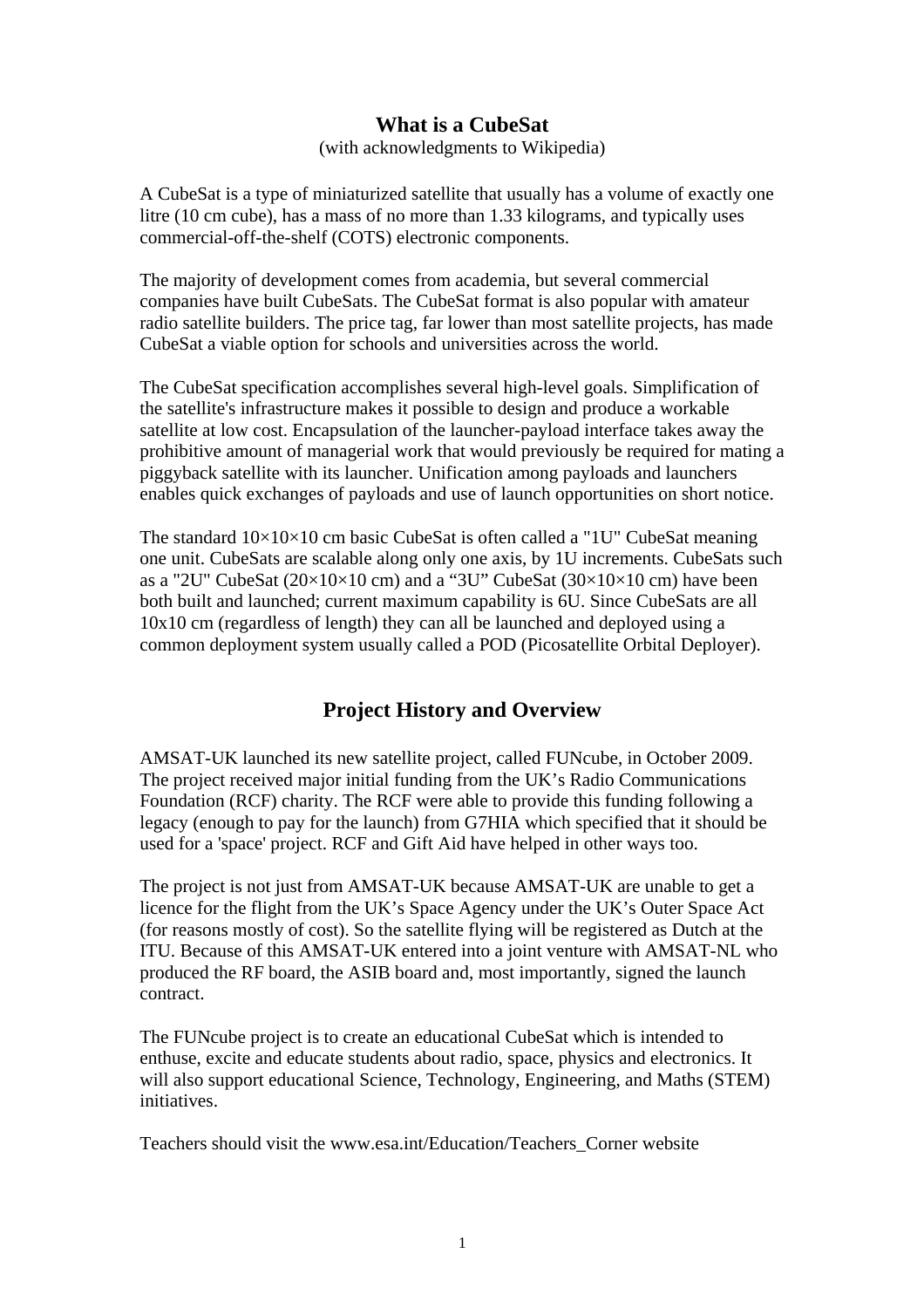FUNcube-1 will fly as a stand-alone 1U CubeSat and FUNcube-2 will be part of the UKube-1 3U spacecraft. The satellite design uses as many off-the-shelf subsystems as possible to reduce complexity and development time, and to keep the financial risk of the mission to a minimum. The primary mission is to provide downlink telemetry that can be easily received by schools and colleges for educational outreach purposes. When not in educational mode the spacecraft switches on a transponder for use by radio amateurs.

The target audience is largely students at both primary and secondary levels and the project includes the development of a simple and cheap ground station facility operating on VHF frequencies in the Amateur Satellite Service.

This ground station is simply a USB unit, we call it a dongle, which will receive signals direct from the satellite and transfer the data to specially developed graphical software running on any Windows computer. The required antenna should be no more than a basic VHF monopole or dipole. USB Dongle



The telemetry will provide information about:

- On board temperatures internal and external
- Voltages and currents flowing from the solar arrays and to/from the battery
- Other onboard data
- Temperatures from external metal strips which have different finishes to provide an enhanced demonstration of the "Leslie's Cube" experiment (one of the traditional school demonstrations of how objects emit heat)

Additional educational objectives and opportunities offered by the project include:

- "Whole Orbit Data" for orbit illumination and eclipse demonstrations
- More advanced demonstrations relating to antenna radiation patterns and levels of solar radiation. Long term study of the effects of radiation on microcircuits and other subjects would also be possible
- Integration into the maths and physics curricula at primary and secondary levels
- Demonstrations of radio communications at schools
- Display of an actual FUNcube "demo-sat" in the school
- **I** Involvement of university undergraduates for advanced studies
- Greetings messages (like a tweet from space)

The FUNcube project also includes the development of suitable software (the Dashboard) to enable the display of the telemetry data. This software has been developed in collaboration with teachers and will be available in different "flavours" to accommodate a variety of age groups. It will also be capable of visually showing the spacecraft attitude and spin rates etc.

In addition to displaying the telemetry, the computer could also show a live "tracking map" display with predictions for the particular school location (NB a separate program is required to do this).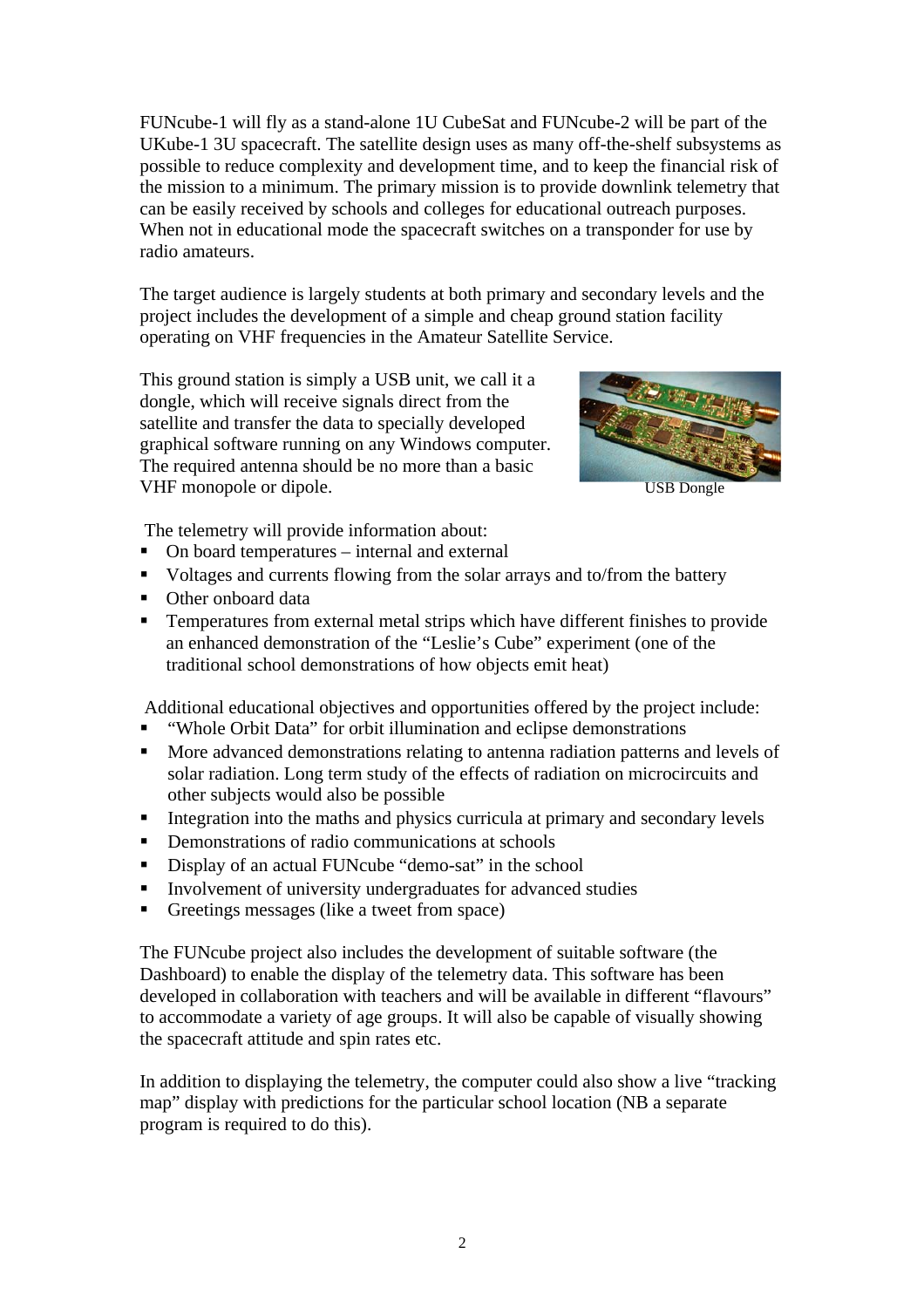

Tracking map

Also the payload will allow the uploading (indirectly via a moderated host) of short greetings messages for schools to use, and the transfer of the data received by a ground station onto a central database. This central data will also be available to be retrieved by anyone else for display and analysis.

It is possible that inter-school competitions for, say, the most data collected in a period, the most inventive use of the data, or reports of "lessons learnt" from different age groups could be easily established with prizes and presentations.

Measuring just  $10x10x10$  cm, and with a mass of less than 1kg, modern components have allowed the design of a very sophisticated spacecraft. FUNcube-1 is the first CubeSat designed to benefit younger age groups and will be the first UK CubeSat to reach space. It is anticipated that both FUNcube-1 and FUNcube-2 (on UKube-1) will be launched into Sun Synchronous Low Earth Orbits at an altitude of roughly 600- 800km using one of a number of launch opportunities that exist for CubeSat missions.

In such an orbit, the satellite passes over countries every day usually three times in the morning and three times in the evening (local time). Outside of school times and at weekends FUNcube will be made available to radio amateurs to use for their communication experiments.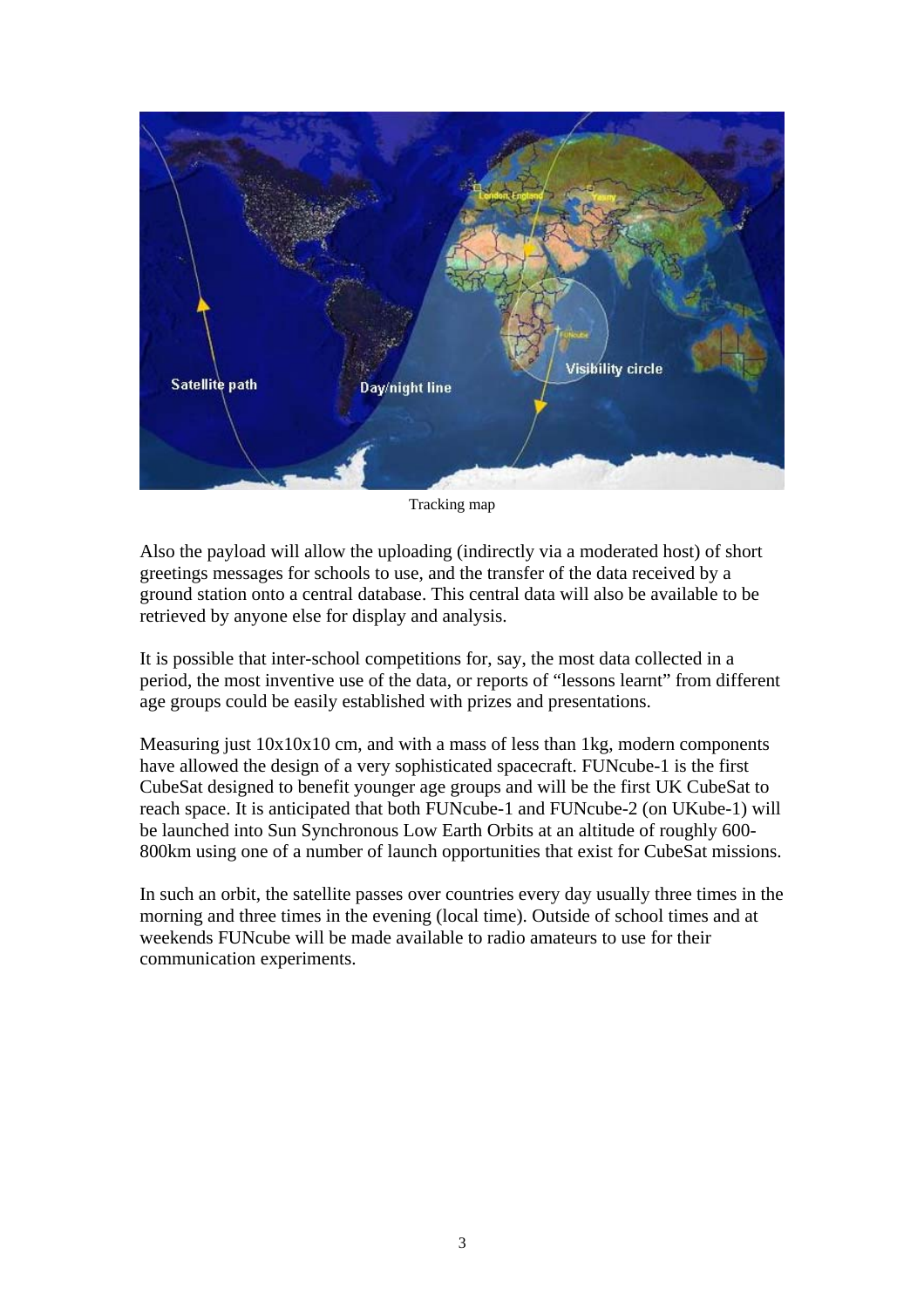# **Spacecraft Systems**



### **Antenna System AntS** (ISIS)

FUNcube-1 has one dipole on 145 MHz and another dipole on 435 MHz, both supplied by ISIS. The actual antenna elements are made from material similar to that used in roll-up metal tape measures, such that, when released, they will spring out automatically. Antennas are



deployed by melting a wire which is routed over a set of redundant resistors which can be heated on command. When the wire melts it releases the lid allowing the antenna to deploy. The antennas will be deployed (one element at a time) approximately 10 minutes after ejection from the ISIPOD; this is to make sure that we are at a sufficient distance from the other payloads so we don't hit anything.

#### **RF Board** (AMSAT)

The RF board performs the following functions:

• Reception of a single FM channel in the 435MHz amateur satellite band and demodulation to an audio signal which is presented to the CCT board for command decoding

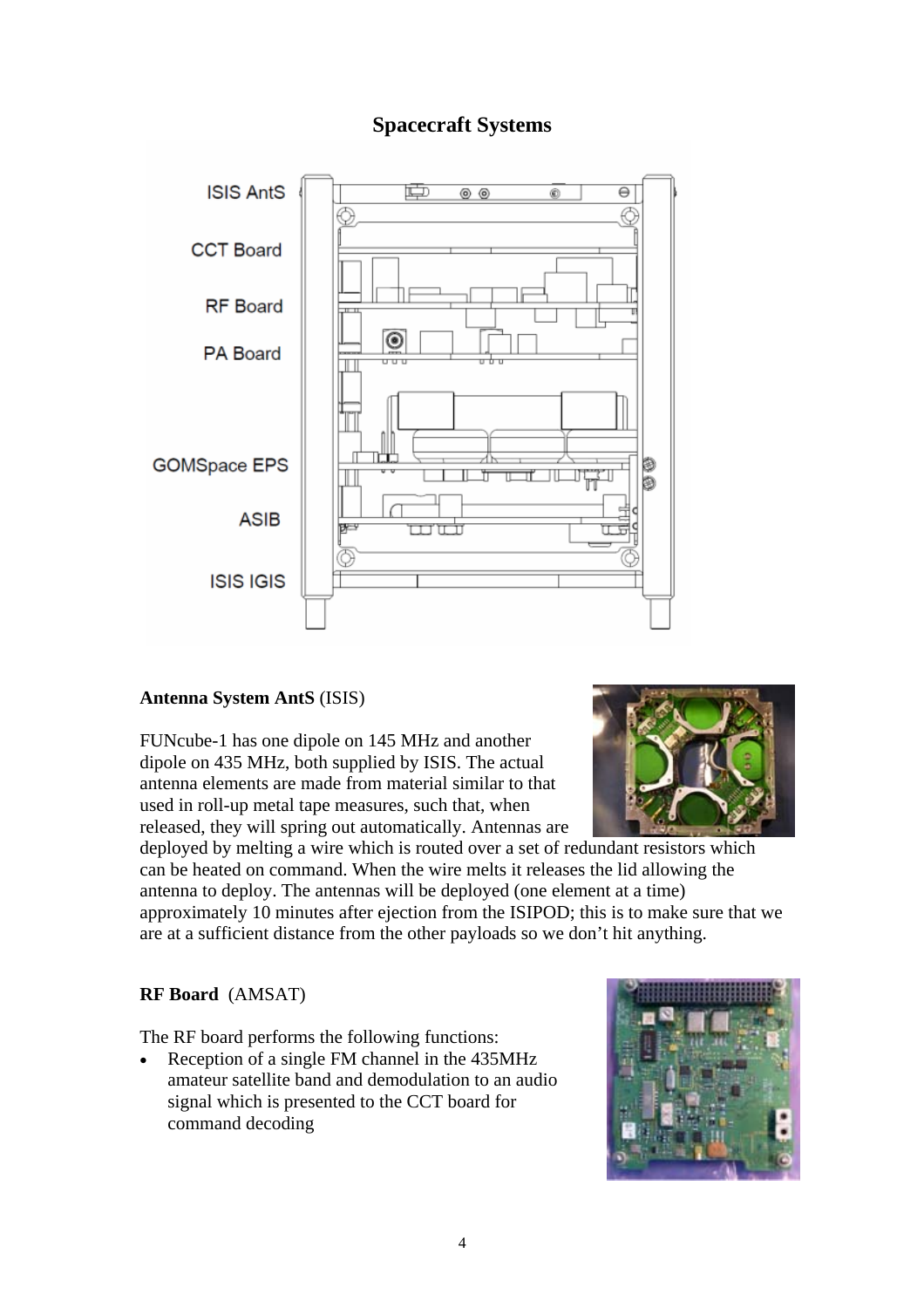- Modulation of BPSK telemetry. The board takes audio from the CCT board, modulates it, up-converts the signal to a frequency in the 145MHz band, and finally boosts the signal for final amplification by the PA board
- Receiver and AGC for the inverting linear transponder, this converts a 20kHz bandwidth from 435MHz to 145MHz

### **PA Board (2m Amplifier)** (AMSAT)

The power amplifier board increases the power level of the beacon and transponder signals.

The signals, at 145MHz, arrive from the RF board with a maximum power of 30mW or +15dBm. These low level signals are amplified to 400mW (+26dBm) before being sent to the transmit antenna. The RF amplifier is a single stage class AB amplifier using a Mitsubishi RD02MUS1 power



MOSFET. The amplifier uses the unregulated battery voltage which, in normal use, will vary from 6.8 to 8.2 Volts. The amplifier is followed by a low pass filter which removes frequencies above 160MHz. The filter includes traps that add additional attenuation to the third harmonic, which is close to the command and transponder UHF input frequencies.

In addition to the RF amplifier, the PA board contains four sensors that gather data for the satellite's telemetry. The sensors are:

- Supply current to the PA transistor  $(mA)$
- **Temperature of the power amplifier transistor** (degrees  $C$ )
- Forward RF power  $(mW)$
- Reverse (or reflected) RF power  $(mW)$

The temperature of the PA will change during illuminated portions of the orbit, when its temperature will increase due to energy from the sun. Conversely, during eclipse, the temperature will decrease as heat energy flows firstly by conduction to the outer surfaces of the spacecraft and then radiation into space. PA transistor temperature also changes with the amount of use of the communications transponder. Over oceans and polar regions usage of this will be low, while over areas of high population density the transponder will be more heavily utilised causing an increase in temperature.

### **EPS Power System** (GOMSpace - Denmark)

This off-the-shelf unit uses a microcontroller that provides maximum power-point tracking capability, measures and logs voltages currents and temperatures of the system, enables user control etc. The battery uses lithium-ion technology; the two cell battery capacity is 2600mAh at a nominal 7.6Volts



This type of supply is capable of providing power directly from the solar panels in the event that, after some time in space, the battery no longer holds its charge. This will permit sunlight-only operation of the spacecraft after a battery failure; this was an early mission requirement.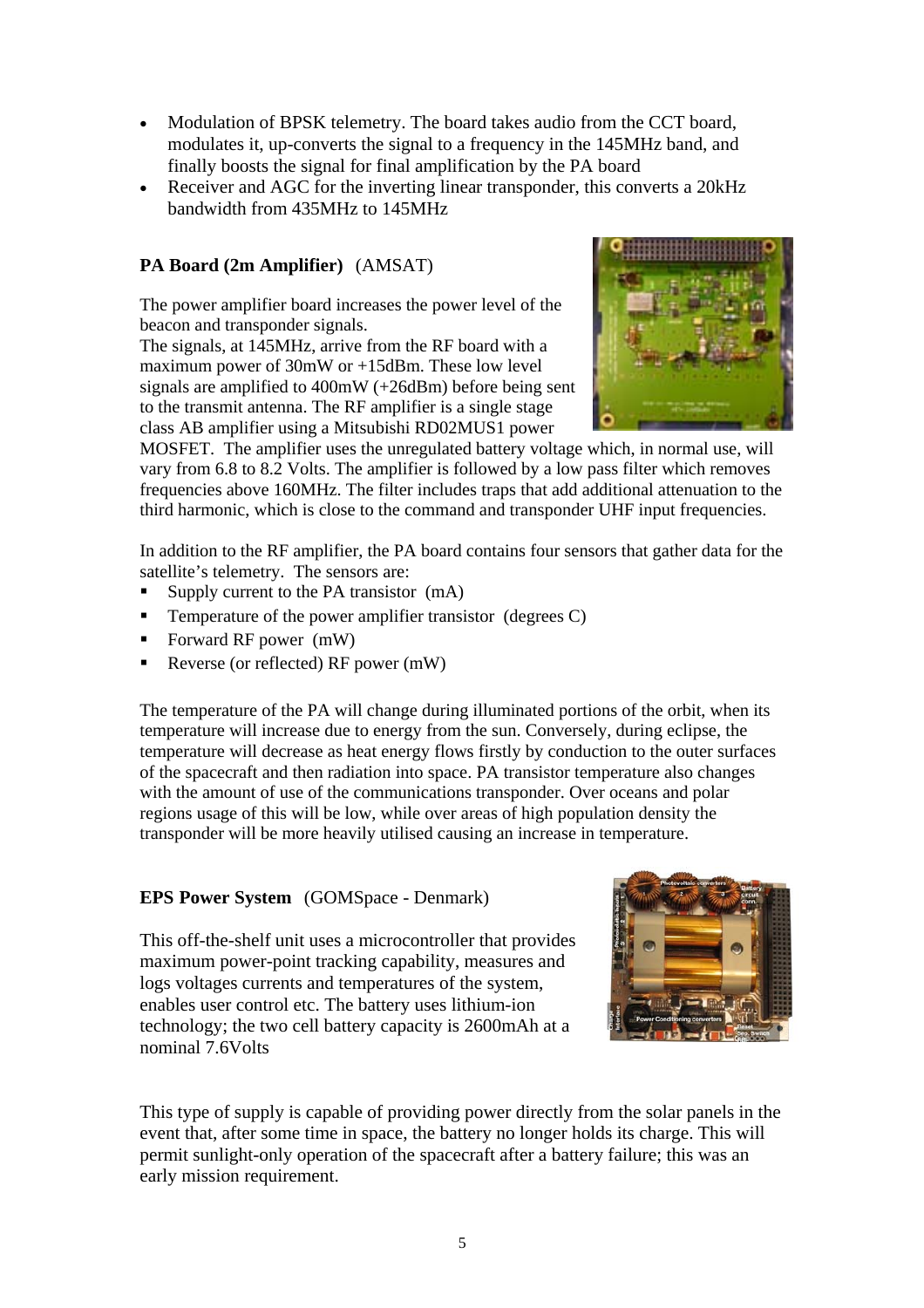#### **Command, Control & Telemetry Board** (AMSAT)

The CCT (Command, Control & Telemetry) Board is one of the circuit boards designed and made by members of the AMSAT FUNcube development team. Its function is to control what the satellite does in real-time, for example:

- Automatically switch the satellite from "education" mode" to "amateur mode".
- Gather readings from more than 30 sensors on the satellite, e.g. temperatures, battery voltages, currents etc, and convert them into telemetry ready for downlinking via the beacon transmitter.
- Collect and store the data from the Material Science Experiment for a whole orbit to demonstrate variations in thermal performance of materials having different surface finishes, when in a vacuum, as they move from low to high temperature surroundings e.g. from eclipse (very cold) to sunlight (very hot) and vice versa.
- Monitor the main battery voltage, and switch the satellite into a low power mode if the battery voltage drops below a certain preset level.
- Process the telemetry and apply Forward Error Correction (FEC) so that stations receiving the telemetry can do so without errors.
- Communicate with the rest of the satellite via a system known as an I2C bus.
- The board also contains a connector to attach the antenna system, allowing deployment commands to be sent.
- The board has been designed to be very low power (average power consumption 15mW, and peak power 33mW), when not needed the microprocessor can switch itself to a power saving mode.

### **AMSAT Special Interface Board** (AMSAT and ISIS)

This does the passive attitude control, interfacing, and some extra current and voltage measurements.

There is a magnetic attitude stabilization system consisting of two hysteresis rods (on the upper image) and one permanent magnet (the white circular object on the lower image). The hysteresis rods magnetically damp the angular rates in two axes, and the permanent magnet aligns the other axis of the satellite along the direction of the Earth's magnetic field.

Interfacing is performed for: five sun-sensors (not X- facet); four solar panel temperature sensors (not  $Z +$  - facets); two bus voltage sensors; and 3.3v bus current.



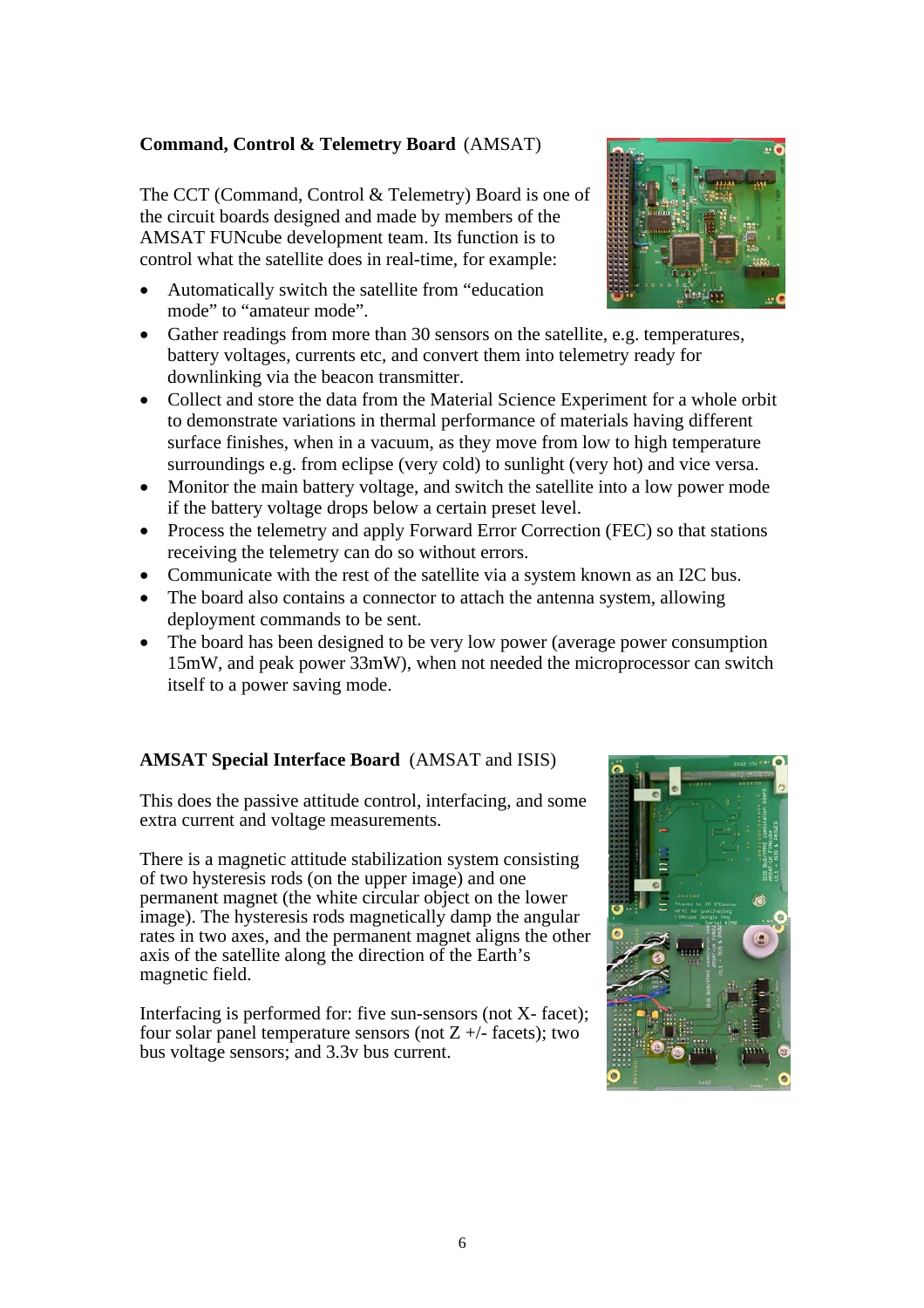#### **Solar Panels** (AMSAT)

The panels come with sun and temperature sensors; they use GaAs Triple-junction technology and have special cover glass for enhanced radiation resistance. Each panel delivers 2.3 watts at three volts (efficiency 28%). Although the efficiency of these panels will deteriorate with time, they are expected to operate at good efficiency for several years at an operating temperature between -40°C and +125°C.

### **IGIS Board** (ISIS)

This is the bottom board and is a standard product from ISIS. It provides a connector for battery charging before flight and enables the vital "ABF" (Add Before Flight) plug to be inserted at the launch site. Without this plug the satellite will not work.

# **Modes of Operation**

- Receive only all transmitters off, listen for commands from the ground, as required by ITU (International Telecommunications Union)
- Safe mode low power telemetry beacon only
- Educational mode high power beacon only. Planned for operation when in sunlight
- Amateur radio mode, low power beacon plus full power transponder. Planned for operation in darkness

# **Launch & Early Operations**

FUNcube-1 should be launched from Russia in late November 2013 into a 600 km sun-synchronous orbit. The required aerial, FUNcube dongle, software and support information is expected to be made available to schools at a low cost shortly thereafter. In the early days of flight the spacecraft will be commanded from the Radio Society of Great Britain's National Radio Centre at Bletchley Park north of London.

Target keplerian elements for launch:

Satellite: FUNcube-1 (AO-73) Catalog number: 00000 Epoch time: 13325.30750000 Element set: 1 Inclination: 97.5000 deg RA of node: 40.0000 deg Eccentricity: 0.0060000 Arg of perigee: 224.0000 deg Mean anomaly: 288.4304 deg Mean motion: 14.75200000 rev/day Decay rate: -3.36e-06 rev/day^2 Epoch rev: 1



Dnepr Launch from Yasny, Russia, Q4 2013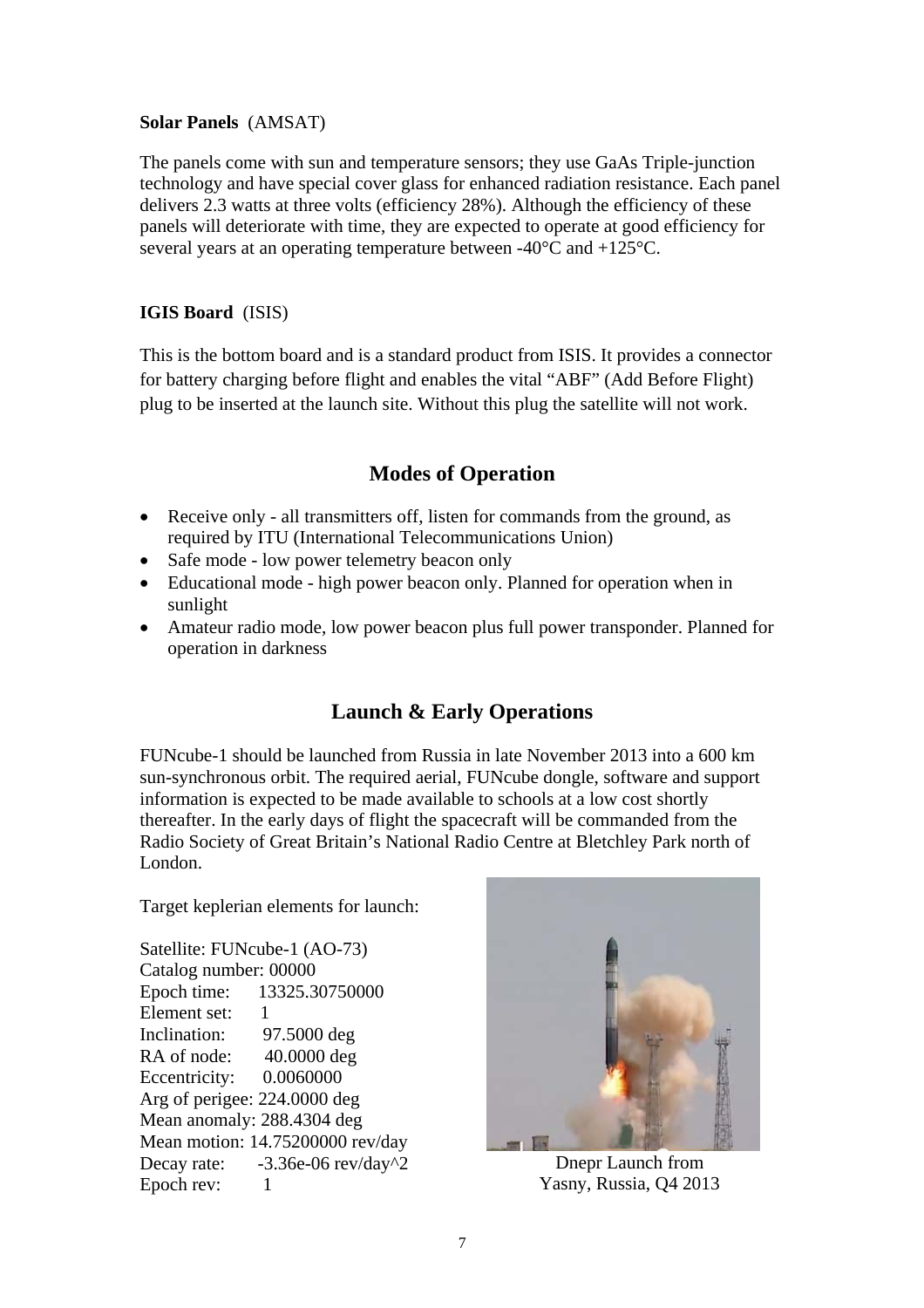# **Payload Operations**

During local night (when the spacecraft is in eclipse) the system switches into amateur radio mode: it receives on UHF (435.150 – 435.130 MHz) and transmits on VHF (145.950 – 145.970 MHz plus low power telemetry). In sunlight the spacecraft will be in educational mode, transmitting full power telemetry on 145.935 MHz 1200 bps BPSK. Mode switching timing can be changed by ground command. The satellite has a system to detect when it is in darkness (eclipsed by the earth), and then switches autonomously from Education mode (high power telemetry only) to Amateur Radio mode (low power telemetry plus full power amateur radio transponder).

The amateur radio transponder (part of the RF board) can be used to demonstrate radio communications to schoolchildren and students of all ages. Students should be able to hear amateur radio signals when the satellite passes overhead.

# **The Amateur Radio Transponder** (AMSAT)

Mode UV Inverting transponder

- Power output 300mW PEP, includes 30mW telemetry on 145.935MHz
- AGC range 43dB
- Educational mode : BPSK telemetry at 300mW
- Amateur mode : 30mW BPSK telemetry plus full power transponder
- Satellite can auto switch from "educational" in sunlight to "amateur" in eclipse

Transponder uplink 435.150 to 435.130 MHz Transponder downlink 145.950 to 145.970 MHz Telemetry beacon 145.935 MHz

All frequencies have been co-ordinated with IARU (International Amateur Radio Union).

# **Telemetry**

- 1200 bps BPSK with forward error correction, 54 channels
- Telemetry sent in 24 x 5 second frames over a 2 minute period
- Whole orbit data sampled every 60 seconds and stored for 104 minutes
- 'Fast' data sampled at 1 second intervals for 60 seconds
- 9 x 200 character greetings messages; 27 messages stored in memory
- 4.3 seconds of data plus 0.7 seconds of unmodulated BPSK tone (A very distinctive sound to enable easy identification by ear.)

Most sensors generate a voltage that is representative of the current, temperature or power being measured. This voltage is converted from analogue to digital form in analogue to digital converters.

All telemetry calibration equations are on the FUNcube website http://funcube.org.uk The spacecraft also transmits a 24 bit sequence number and a 2 bit satellite identifier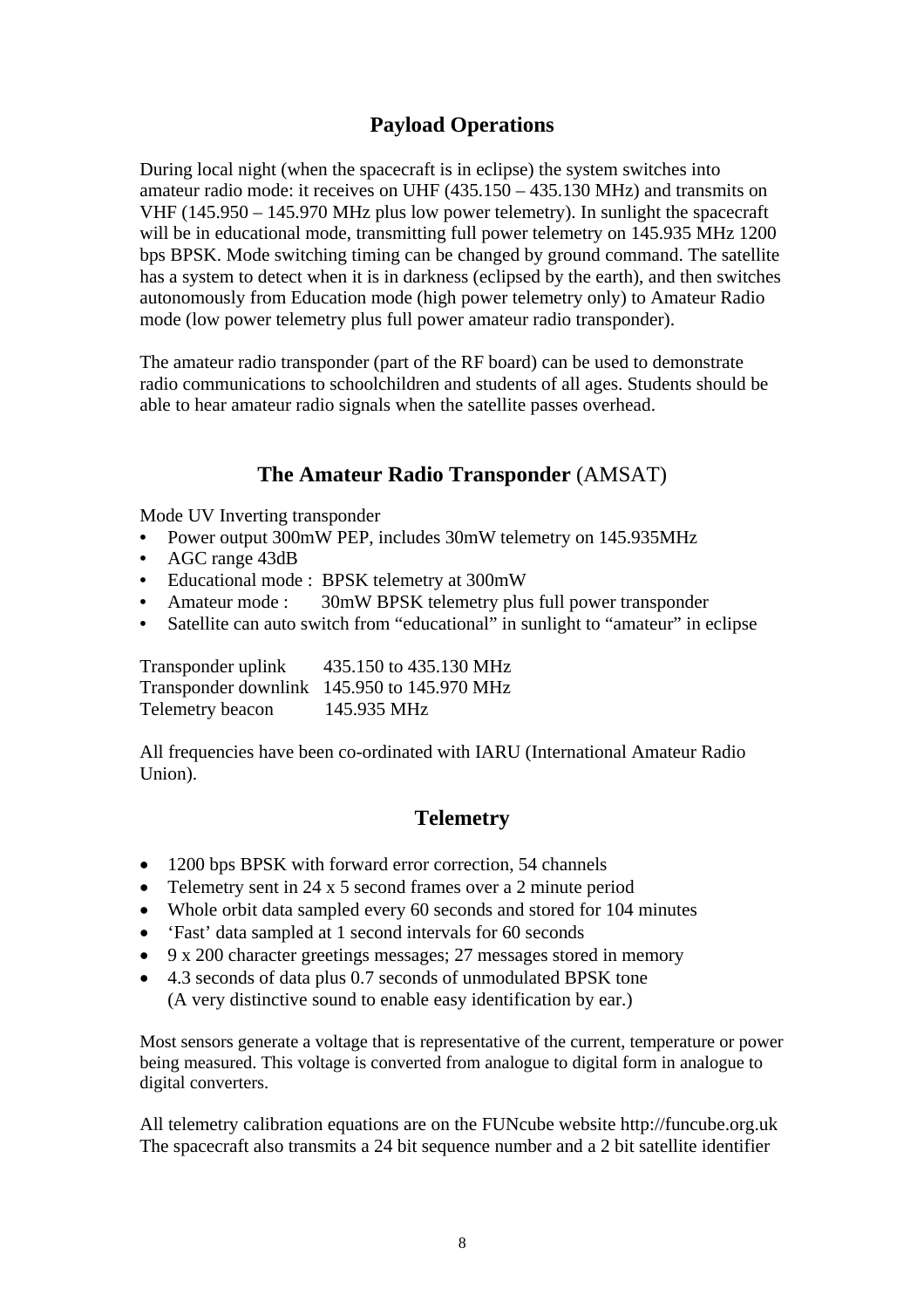which allows ground station software to identify the satellite and route the telemetry to a 'data warehouse'.

# **Educational Outreach**

The purpose of the FUNcube project is to provide a signal *directly* from a satellite in space that can be easily received by schools and colleges. The target audience is mainly students at both primary and secondary levels. The information will be displayed in an attractive format and provide stimulation and encouragement for students to become interested in all STEM (Science Technology Engineering & Maths) subjects in a unique way.

As well as building the actual satellite, the team has developed a simple and cheap "ground station". This simply requires a small aerial, preferably outdoors, which connects to a special FUNcube USB dongle. This will receive the signals directly from the satellite and transfer the data to specially developed graphical software (the Dashboard) running on any Windows computer.

At primary level we will be able to demonstrate:

- Solar radiation the power of the sun
- Concepts of planets, orbits, forces and eclipses
- Batteries working in darkness
- Sizes The International Space Station is large (five double-decker buses) FUNcube is very small (10cm cube)
- Geography nations, places, weather etc

At secondary level we envisage being able to demonstrate:

- On board temperatures internal and external
- Voltages and currents flowing from the solar arrays and to/from the battery
- Temperatures from external metal strips which have different finishes to provide an enhanced demonstration of the "Leslie's Cube" experiment
- Displaying the spin rate by plotting a graph of solar panel current/voltages
- The effect of the magnet on board to align with the earth's magnetic field

Additional educational objectives and opportunities offered by the project include:

- "Whole Orbit Data" for orbit illumination/eclipse demonstrations
- Integration into the maths and physics curricula at primary and secondary levels
- Demonstrations of radio communications at schools
- More advanced demonstrations relating to antenna radiation patterns and levels of solar radiation. Long term effects of radiation on microcircuits and other subjects could also be possible

Additionally the satellite will also enable the uploading (indirectly via a moderated host) of short greetings messages for schools to use and the depositing of the data received on a central database. This central data will then also be available to be retrieved by anyone else for display and analysis.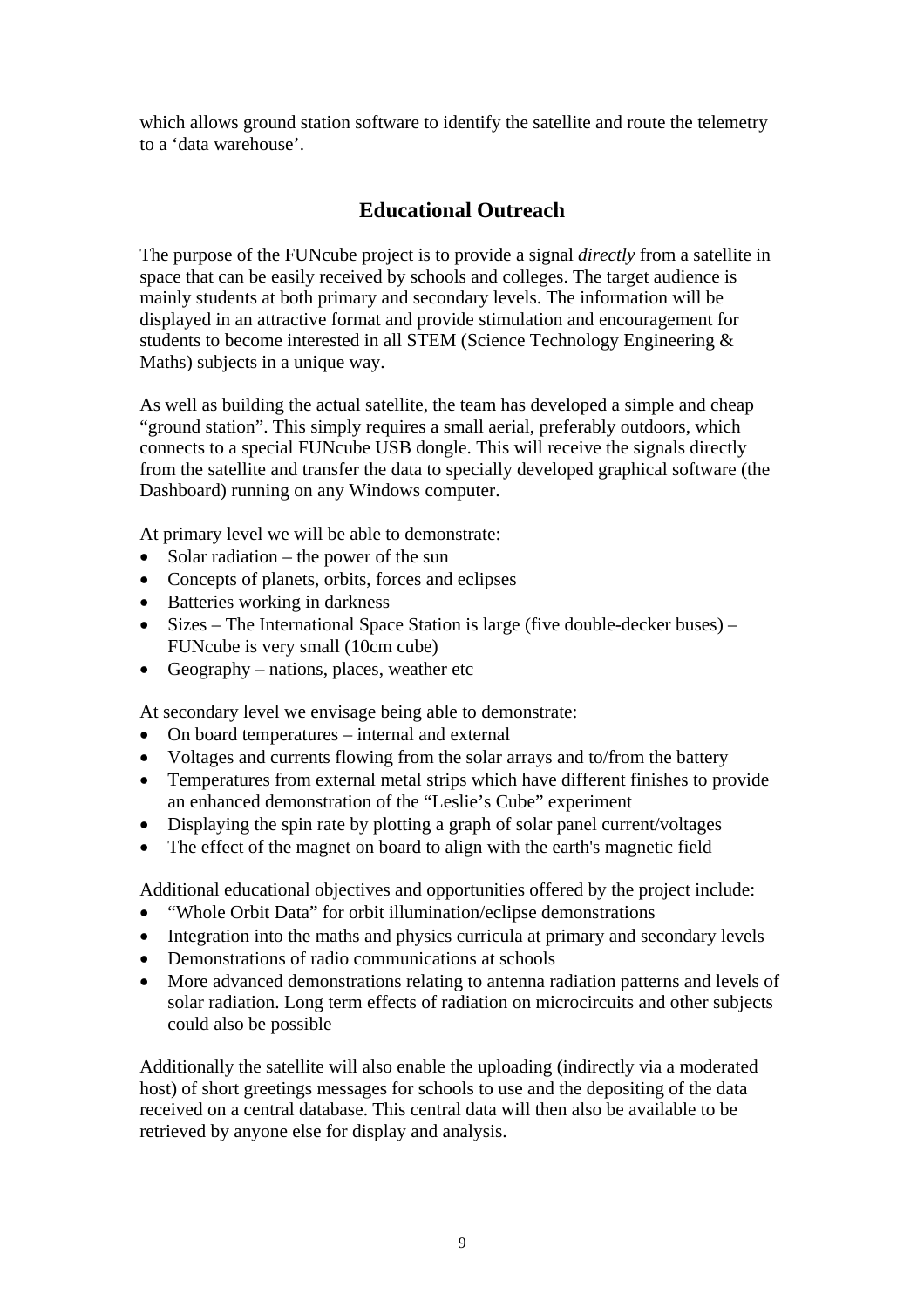# **Materials Science Experiment (MSE)**

This examines how heat energy is radiated into space from materials with different surface finishes. In the school science lab we learn that heat energy transfers from a hot material to a cold material by conduction convection or radiation. While conduction in solids and convection in gasses or liquids can be easily demonstrated, the classic Leslie's cube demonstration to show energy transfer by radiation can be unconvincing, as conduction and convection occur at the same time. Leslie's Cube



Funcube-1 has two aluminium bars mounted on the external surface of the solar panels. One sample is anodized matt black, the other has a highly polished Chrome finish. Both 70 x 4 x 3mm samples are thermally isolated and include thermistors to measure their temperature. As the satellite passes through the illuminated part of its orbit, energy from the sun is absorbed into both metal samples causing an increase in temperature.

The difference in temperature rise between the two samples is not easily predicted as it depends not only on the known attributes of mass, surface finish, specific heat capacity and surface area but also on several unknown variables - for example satellite rotational rate, attitude and the angle of the sample to the Sun. However, when the satellite passes from sunlight into eclipse, energy is lost from both samples by radiation.

The temperatures are sampled once every 60 seconds and stored in the satellites memory. As FUNcube passes over a ground station, data for the last 104 minutes is transmitted via the telemetry. As the time taken for one orbit is approximately 94 minutes, the data will include the last pass through eclipse. The data can be plotted as a graph using the 'dashboard' software. It shows how energy is absorbed and emitted from the samples by radiation at different rates.

In addition to the MSE samples on the solar panels, the aluminium vertical corner struts of the satellite have been produced with one side having a natural silver finish (covered with a blue kapton coating before launch) while the others are matt black. All of these surfaces can be seen on the cover photograph, the formal samples are mounted above the right-hand solar panel. Temperature sensors have also been included and although the structure is screwed together allowing the conduction of heat energy from the corner struts, there should be a measurable difference in the rate of temperature change between them all.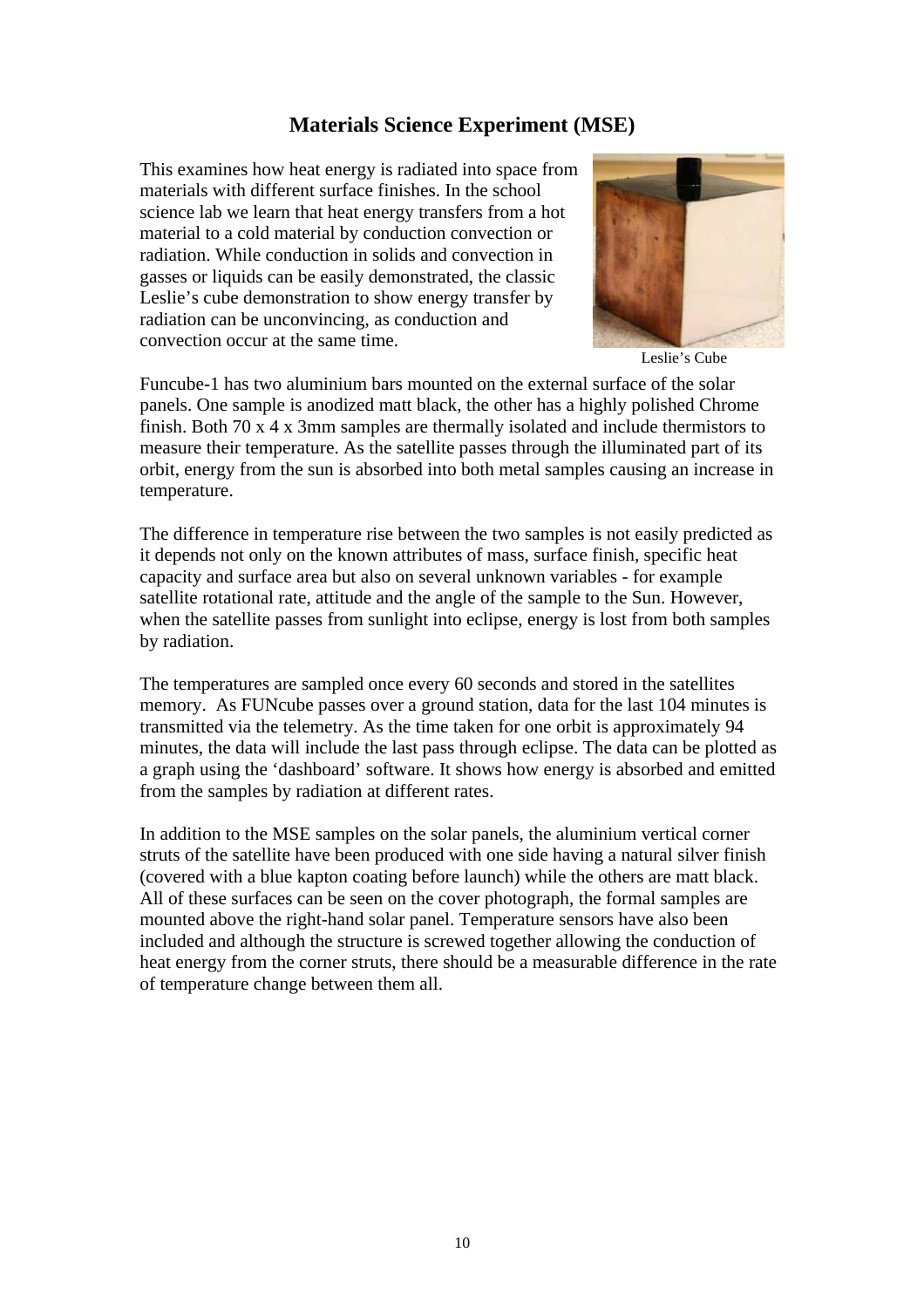

# **Graphical User Interface – the Dashboard**

#### Dashboard front panel

The Graphical User Interface (GUI) is the software which will be available free to anyone interested (both schools and individuals). It will run on a Windows computer, and allow the user to do things like displaying the telemetry. It accepts audio from the FUNcube dongle or from an SSB radio fed into the computer soundcard while it is receiving live signals from the satellite and, if so configured, relay any received telemetry to the Data Warehouse via the Internet (https://warehouse.funcube.org.uk/). In this way we can build up a store of telemetry from all over the world; this data will be available for anyone to analyse. The Dashboard can also display previously recorded data from audio .wav files, IQ wav files or from FUNcubebin recordings.

AMSAT will be making the core software generally available under a Creative Common licence before launch so potential collaborators are encouraged to contact them for more information. A similar, but slightly different, version of this Dashboard is being developed to provide the same functionality for the FUNcube-2 (FC2) subsystem on the UKube-1 spacecraft. The Dashboard has been tested on a variety of different "Windows" machines, from XP through to Windows 8. Software development continues.

At the time of writing (October 2013) the software for linux and Mac OS systems is not yet ready but there are a number of projects in progress to provide decoders for these platforms.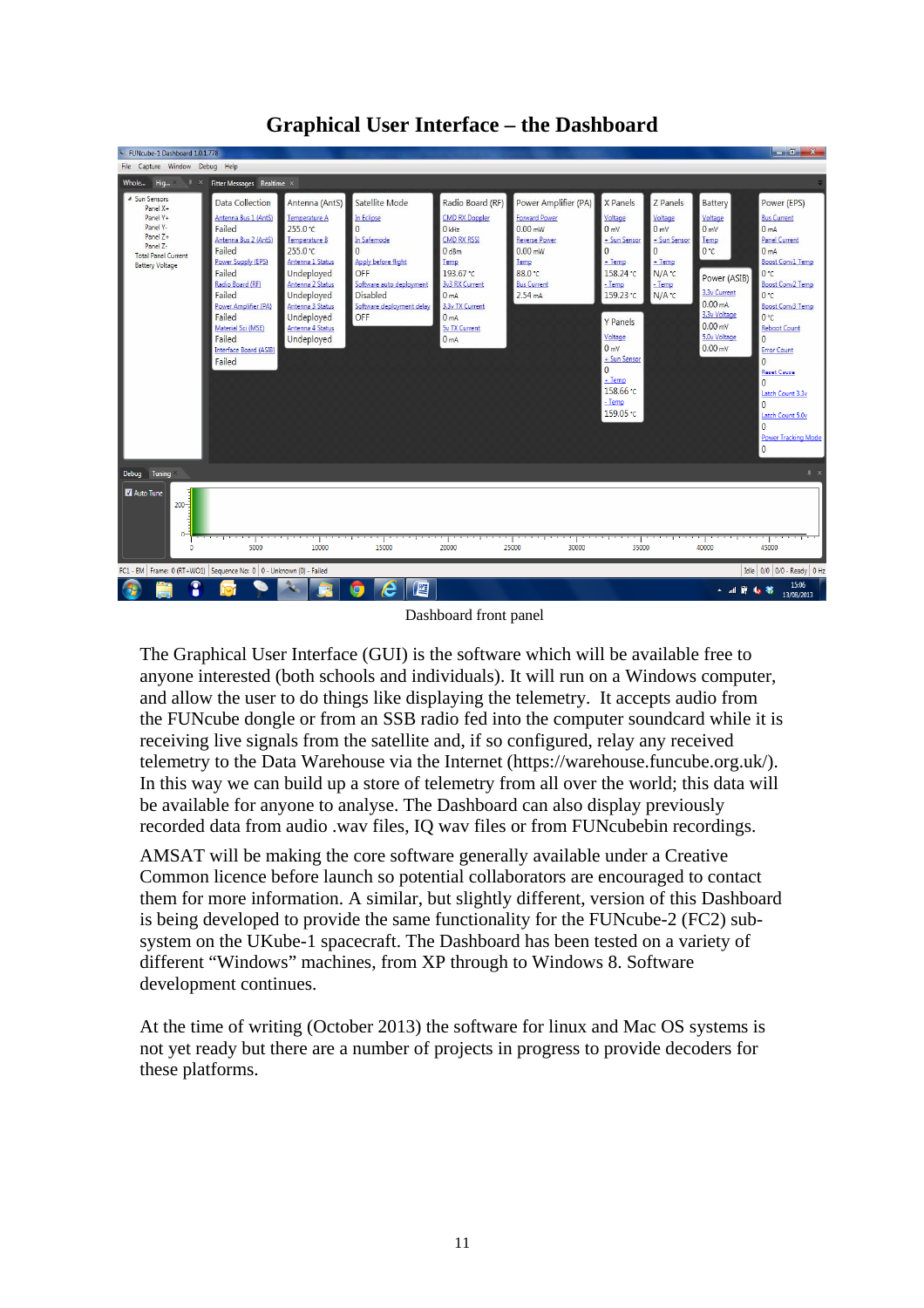# **Fitter Messages**

What is a Fitter message? 'Fitter' is derived from 'Twitter'. So it's like a tweet, but via FUNcube.

The message is a short (200 characters maximum) text-like message which can be uploaded to the satellite (by authorised ground stations), and which can be transmitted several times every five minutes or so. It will continue to be retransmitted until such time as it is replaced by a new Fitter Message.

Such a message could be something like:

**Greeting to xyz school, which will be exhibiting on xyz Date. We hope you receive this message OK!** *(room for a bit more)*

There will be memory space for a total of nine such Messages (total 1800 characters).

# **The FUNcube Dongle**

The FUNcube Dongle is a software radio receiver in a USB unit which will receive signals direct from the satellite and transfer the data to computer software. The



antenna connects into the dongle's female SMA connector and the dongle does the rest. In fact the dongle will receive much more than satellite frequencies when interfaced to other software. It is designed and built by AMSAT-UK's expert and sales of the unit have benefited the FUNcube project. Basic coverage is at least 150 KHz to 240MHz and 420MHz to 1.9GHz. It contains over 200 components including hardware front end filters and the facility to power an antenna pre-amplifier via the feedline. At the time of publication the latest version was called the FUNcube Dongle Pro+; a search engine will find relevant web pages easily.

# **Data Formats**

#### **Overview**

The basic starting point is to use 1200bps BPSK with both convolution and block coding based on the proven AMSAT OSCAR-40 satellite's FEC telemetry model, and modified where necessary. If we start with a base 256 byte (2048 bit) data frame, once it has passed through a pair of RS(160,128) encoders, the scrambler, the convolution encoder and the interleaver, we have 5200 bits to transmit. Thus, ignoring pre- and post-amble, each data frame will take 4.3s to transmit.

Each frame consists of a 2-bit satellite id and a 6-bit frame type indicator then 440 bits of real time data followed by 1600 bits of payload data. This results in the required total frame size of 2048 bits (256 bytes). This also fixes the frame transmission rate to one frame every five seconds.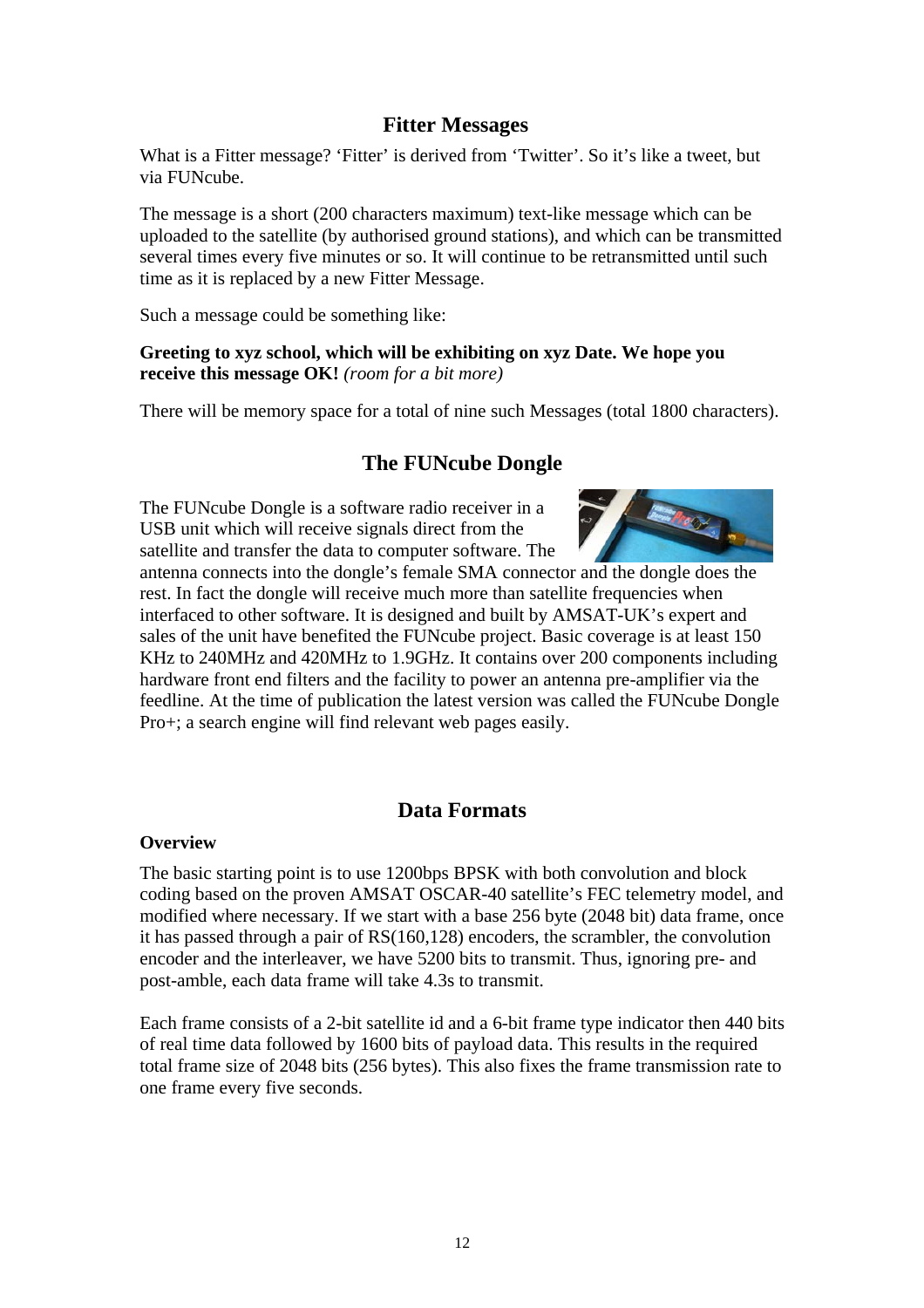|  |                      | satid   ftype   rt-tlm   data |
|--|----------------------|-------------------------------|
|  | $2$   6   440   1600 |                               |

|  $2048 \text{ bits}$  (256 byte) Frame

Sat Id

The first 2 bits are the Sat Id currently defined as:

 $[0][0]$  = FUNcube 1  $[0][1]$  = FUNcube 2 on UKube-1  $[1][0] =$  unallocated  $[1][1]$  = Extended protocol (look elsewhere for the Sat Id!)

#### Frame types

The next 6 bits will be transmitted MSB first and will indicate one of three main frame types, also which frame in the overall transmission sequence is currently being sent.

Main frame types:

- Whole orbit data (type  $=$  WO)
- High resolution data (type  $= HR$ )
- Fitter messages (type  $=$  FM)

#### **Real Time Telemetry**

Although not a frame type in its own right (because it is included with all frames) the real time information sends the state of all channels from the EPS, RF, PA, antenna and software systems. Collection frequency is every 5 seconds.

#### **Whole Orbit Data**

This is the science bit, intended to provide all the information required for the Material Science Experiment. The data will be sampled once per minute for 104 minutes. The main focus of the data is the four analogue temperature readings sampled at the full 12 bit resolution. These, coupled with the solar panel voltage and temperature readings, should be enough to conduct the experiment. Also included are the battery voltage, system current and solar current collected. These will be a good indicator of the overall power state of the satellite over the course of a whole orbit.

#### **High Resolution Telemetry**

The purpose of the high resolution data is to be able to look at the tumbling rate of the satellite. This can be calculated by looking at the output from each solar panel at a relatively high sampling frequency. Thus the data collected is the 5 sun sensors, together with the solar panel and battery currents, sampled once per second for one minute.

# **Transmission Schedule**

The above data collection strategy results in:

- 12 Whole orbit frames
- 3 High resolution frames
- 9 Fitter message frames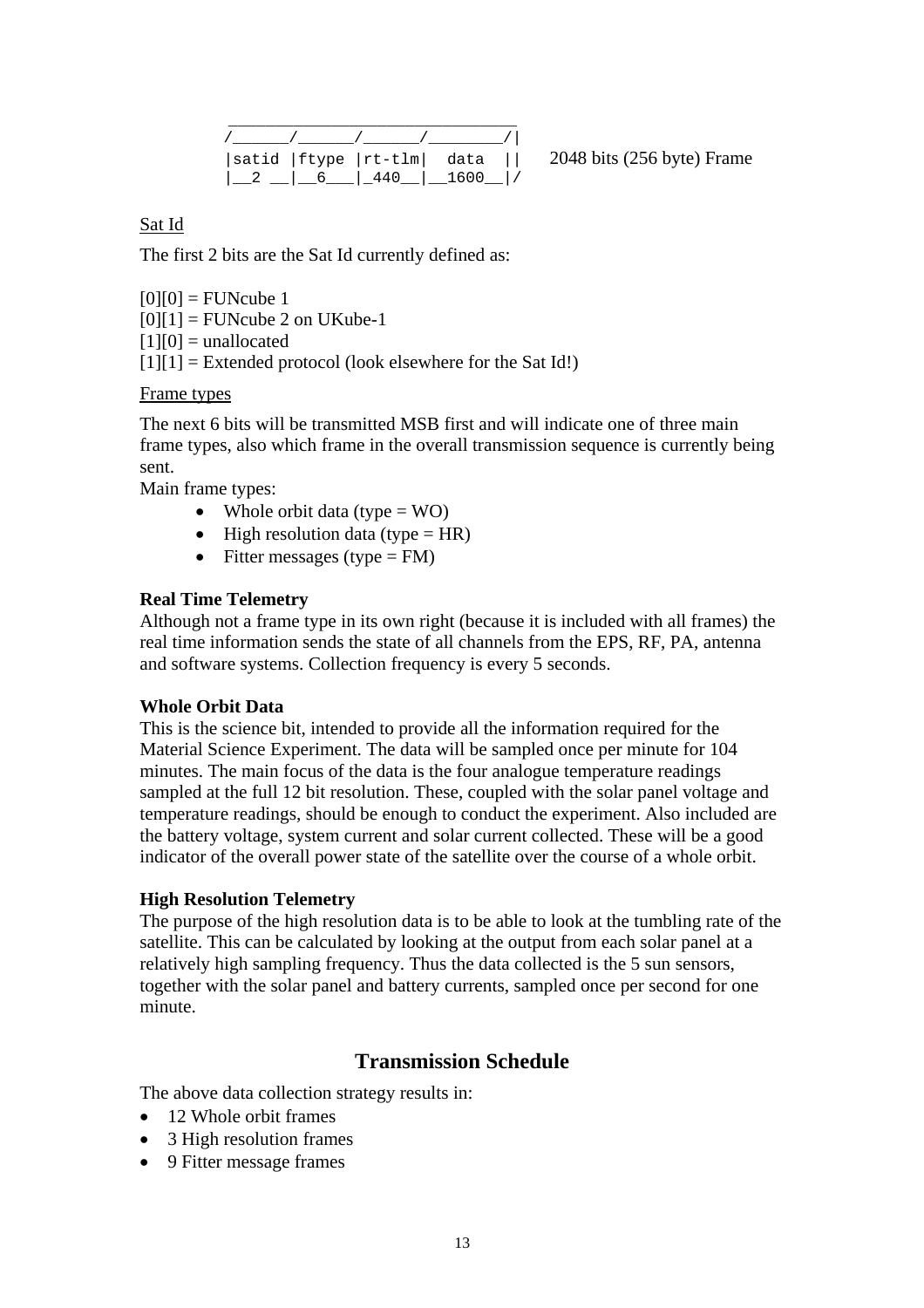# **UKube-1**

The first spacecraft project being undertaken by the newly formed UK Space Agency will be UKube-1. This is being developed in collaboration between a number of SMEs and Universities.

UKube-1 will be a 3-U CubeSat and is now expected to be launched into a low earth orbit in early 2014.



Image © Clyde Space Ltd

The spacecraft will carry three experimental payloads and, additionally, AMSAT has provided a set of FUNcube boards. These will form the Educational Outreach that is part of the UKube-1 mission requirements and will also provide a redundant communications system for the satellite.

The MSE on UKube-1 consists of four strips - two just like FUNcube-1 and two made of titanium - one simply polished and one with a black PVD finish.

In addition to the FUNcube payload, the other UHF/VHF radio transceiver that is being used on UKube-1 also has a "loop back" mode of operation available for use after the end of the main mission. This mode provides a 'bent pipe' FM to DSB single channel transponder for amateur use.

To avoid confusion with the existing FUNcube-1 spacecraft they are using the term "FUNcube-2 on UKube-1" to describe this part of the FUNcube Project.

Transponder uplink 435.080 to 435.060 MHz Transponder downlink 145.930 to145.950 MHz Telemetry beacon 145.915 MHz